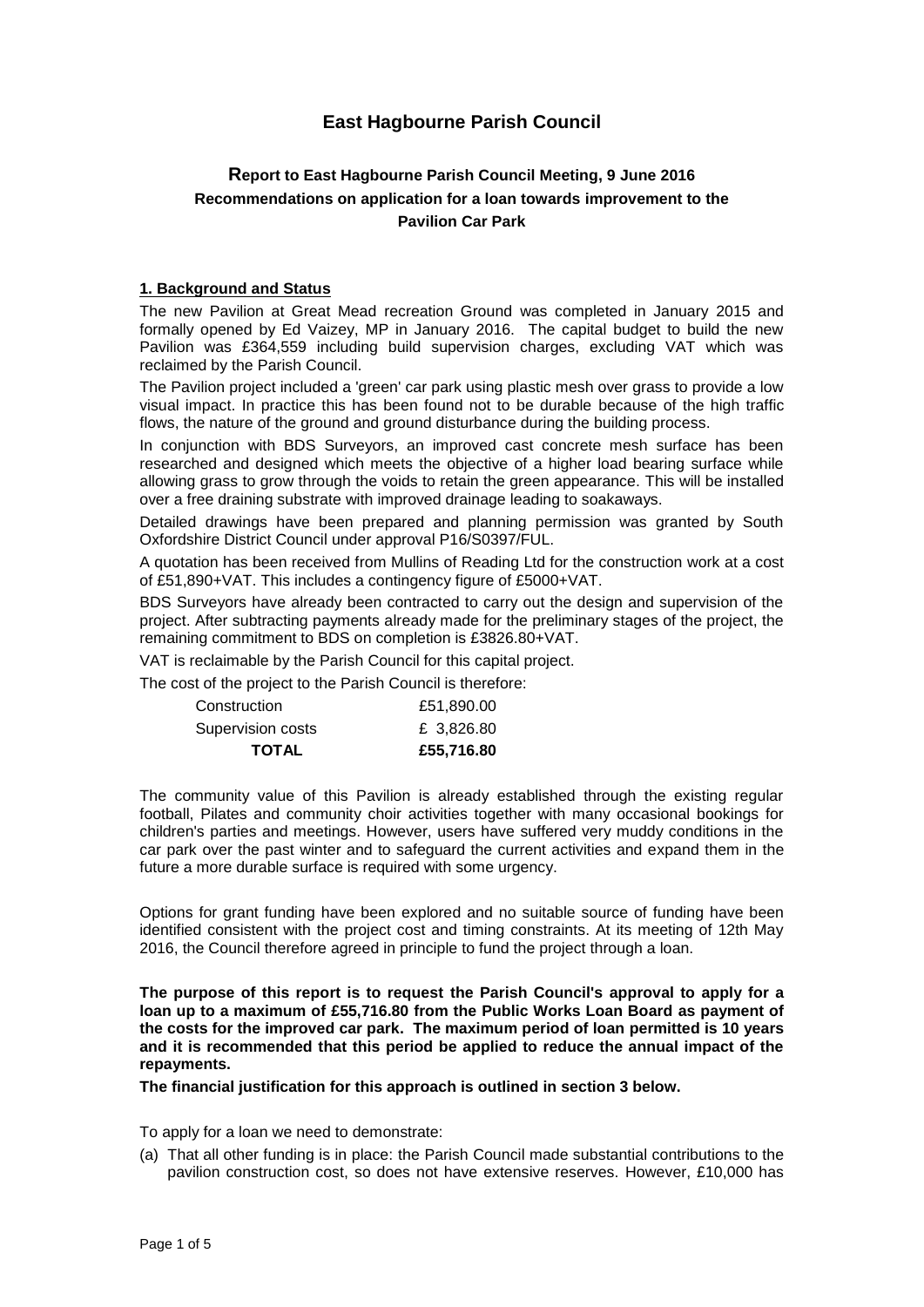been set aside for the car park improvement and should be applied to this project unless urgently needed for other purposes.

The guidelines also require that any unallocated balances beyond those required for the prudent financial management of the council should be used in the project for which borrowing is required.

The Council has experienced some significant and unexpected costs over the past year in connection with speculative housing developments and preparation of a Neighbourhood Plan. An evaluation of the Council's financial reserves and needs is therefore included below in Section 3.

- (b) That we have consulted with the community on the proposed loan and have their support
- (c) That we have the financial resources to service and repay the loan.

Item (b) is covered in Section 2 below and the financial aspects in Section 3 below.

## **2. Consultation**

EHPC has been working to build a new Pavilion for several years. The project has been a regular item at Annual Parish Meetings since 2010 or earlier and the subject of regular monthly updates in the Parish magazine and web site.

At the time of the 2015 APM, the car park work was not completed, but the need for additional efforts was foreshadowed by reference to works to improve drainage and lay a small area of tarmac at the entrance to the car park.

The problems encountered over winter 2015-16 were reported in the Parish Magazine and at the 2016 APM and it was made clear that the reinforced grass approach unfortunately seems inadequate for the conditions and traffic loadings. The costs at that time had not been quantified, but the minutes record the need for fund raising or a loan. No objections were raised.

The intention of the Council to discuss and resolve to apply for a loan at the meeting of 9th June 2016 have been prominently displayed on the official meeting notices and the resolution will be further publicised through the Parish Magazine and the web site following the meeting and before a loan is taken out

## **3. Financial Viability**

### **Current Council Funds:**

At the end of June 2016 PC Meeting, taking into account known commitments, the Council funds are projected to be £41,130 (information from the Parish Clerk, 5th June 2016).

#### **Requirements for end of financial year (31st March 2015)**

**Expected future income** within the financial year is £14,860 (second precept payment) and £1,465 (lease income).

A sum of around £9,000 is also outstanding from VAT refunds, but is of uncertain timing so has been excluded from these figures..

**Expected expenditure** for the 9 months to the end of the financial year is £21,319 (75% of the budgeted operating expenditure for 2016/17)

Expected operating balance at year end is therefore

| Current funds (end June 2016)                                                | £41,130                             |
|------------------------------------------------------------------------------|-------------------------------------|
| Expected income                                                              | £16,325                             |
| Expected operating expenditure                                               | £21,319                             |
| Year end operating Balance                                                   | £36,136                             |
| From this balance, certain figures have been allocated for specific projects |                                     |
| <b>Pavilion Car Park</b>                                                     | £10,000 allocated, £7,120 remaining |
| Neighbourhood Plan                                                           | £3,000 allocated, est £5,000 needed |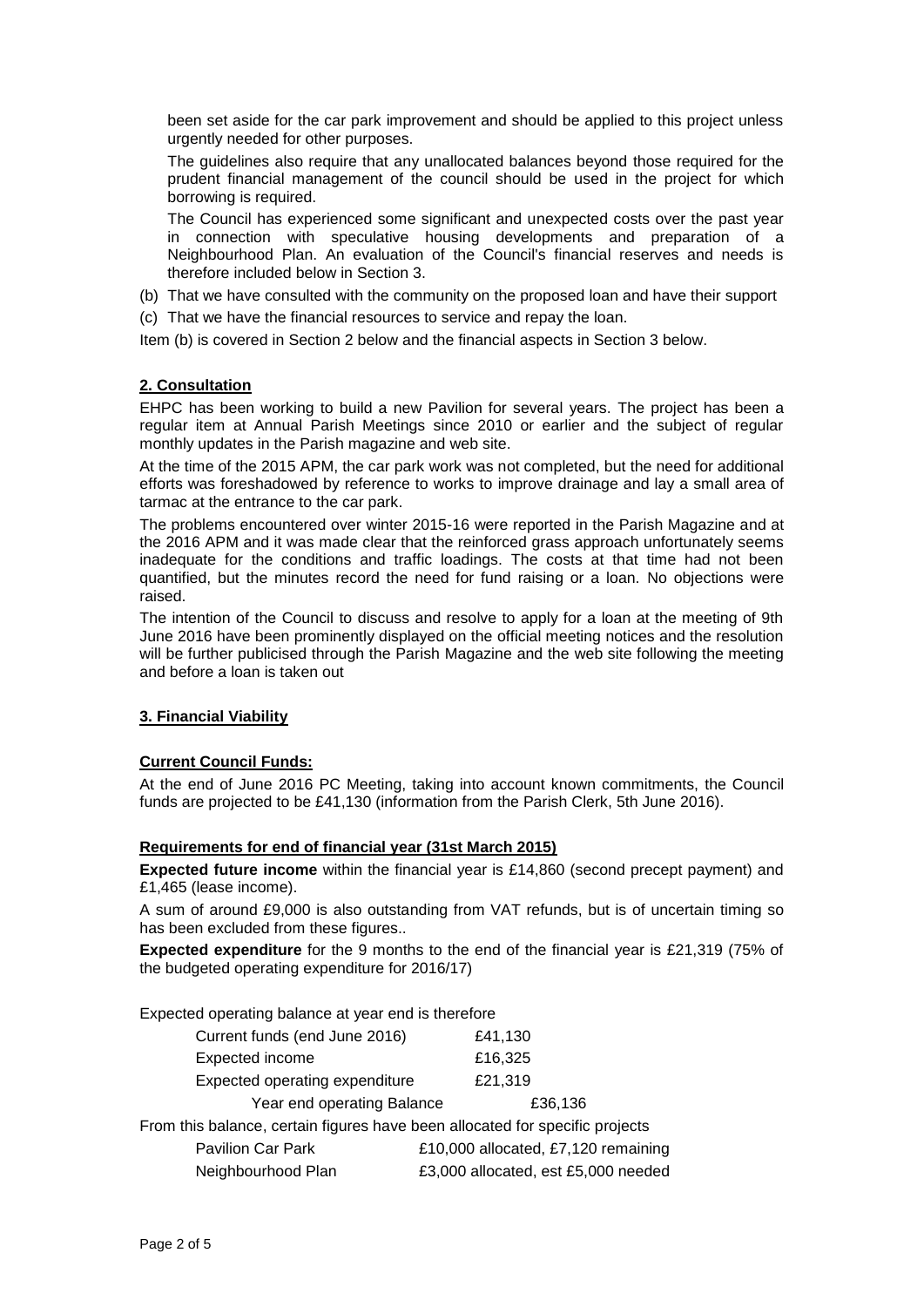New Road Development £10,000 allocated, ca £4,500 remaining

After subtracting these allocated figures, the year end reserves are projected to be £19,516 or 65% of the annual precept.

I propose that reserves amounting to 50% of the precept are an absolute minimum for prudent operation of the Council's finances and in these times of organisational changes and development pressures a higher figure is desirable.

#### **How much capital can we contribute to the Car Park from Council funds?**

The amount in the allocated project budget is £7,120.

 A further discretionary amount could be contributed from general funds, however to retain sufficient for prudent financial management I propose that this amount should be minimised and in any case be no more than £4,500

NOTE: Funds expected as VAT refund have not been included in these calculations.

#### **Loan Costs:**

Loan costs have been calculated for a sum of £55,716.80 - £7120.00 = £48596.80 which is the maximum we can ask to borrow under government guidelines. Costs for a smaller loan can be estimated pro-rata.

The Public Works Loan Board provides indicative costs for loans to Parish Councils. The actual figure may vary from today's, but is not likely to change by much. Loans are provided on an Annuity basis (same cost per annum throughout the load) and EIP (reducing payments over time). The difference in cost is small, so for simplicity I recommend the Annuity basis.

The interest rate is fixed and for a 10 year loan the indicative rate is 1.83% pa. The total repayment based of a loan of £48596.80 is £53,400.40 and the half-yearly repayments £2,670.02 (£5340.04 pa).

For 2016/17 one payment would be required, in December 2016, equal to £2,670.02.

#### **Current Precept and Expenses:**

For the full year 2016/17, the Parish Council's income is expected to be £32,319. This is made up of £29,700 from the precept plus lease income etc of £2,599.

Operating expenses for 2016/17 are projected to be £26,925 (see Attachment 1) including a small contingency of £500. This leaves a surplus of £3,894 which is sufficient to cover the first loan repayment in December. Additional security against unforeseen expenses is provided by the General Reserve Fund.

For future years we will need to budget for the full annual cost of the loan repayments. Based on this year's figures this would require either cost savings or an increase in precept.

In the worst case, where no cost savings were possible, covering the £5340.04 annual cost would require an additional £1,466 over this year's projected surplus representing an increase of 4.9% on the precept. In reality, savings are already identified this year of £1000 in operational support to the Pavilion and a likely £550 in legal expenses.

The additional loan repayments can therefore in principle be met by cost savings within the current precept, subject to normal year-to-year adjustments.

#### **Risks and Uncertainties**

The parish has already adjusted to the loss of Millbrook to Didcot parish, effective in 2015. The existing Council Tax base therefore seems secure.

During the past year additional costs have been incurred to respond to speculative proposals for housing development which would damage the character of the village. These threats will hopefully become smaller as the new SODC Local Plan 2032 and the East Hagbourne Neighbourhood Plan come into effect.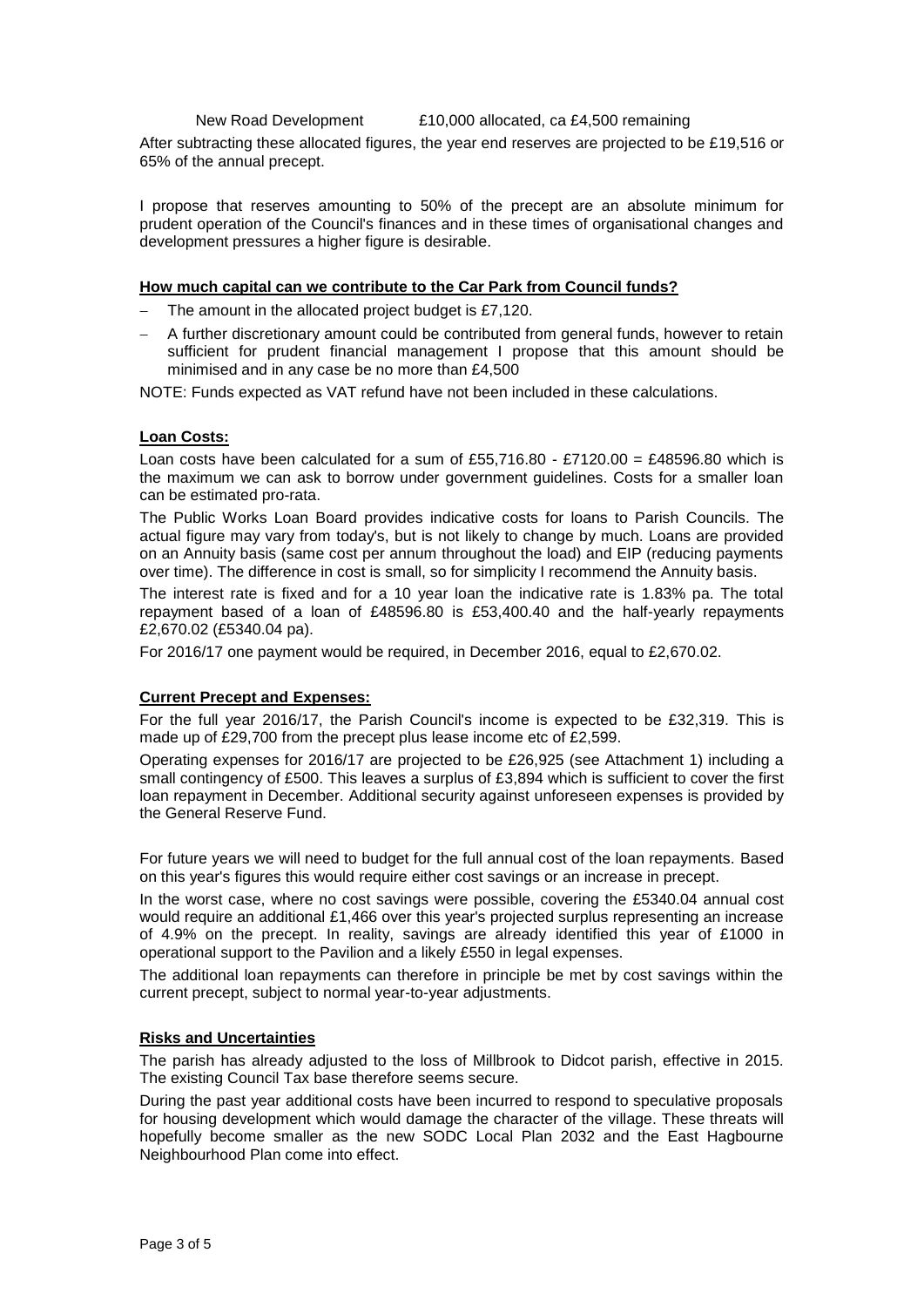It is already apparent through the Neighbourhood Plan discussions that some residents would like to see higher expenditure in grass cutting and other maintenance within the parish. At the same time, the County is working to devolve more responsibilities to parishes. The financial implications of these pressures are not yet clear, but public consultation could be needed if these measures increase operating costs.

However, the Parish council's operating costs are well understood and a close control is kept over budgets and expenditure, so the Council's procedures are well placed to respond to future pressures.

## **4. Summary:**

The public has been involved throughout the Pavilion project and the need for additional work on the car park has been apparent for some time. The current proposals were mentioned at the 2016 APM and no objection was raised by residents. Operating reserves are currently acceptable and provide a suitable buffer for prudent financial management. For future years, the cost of interest and capital repayments on the loan can be met with a precept set at the current level through careful cost control and provided no new demands on expenditure arise.

We believe we have consulted openly and sufficiently with residents on this topic and will continue to do so over the coming weeks now that the cost implications of the project are clear. The decision of the Council to apply for Borrowing Approval will be publicised and public responses considered.

The council has successfully weathered challenges from the recent boundary review and has responded effectively to the challenges of speculative development and preparation of a Neighbourhood Plan. We have the procedures and good stewardship in place to respond to future uncertainties.

#### **5. Recommendation:**

**That East Hagbourne Parish Council should apply via OALC to the Secretary of State for Loan Approval and to the Public Works Loan Board for a loan not exceeding £48596.80 over 10 years based on an the annuity option, with equal half-yearly payments.** 

Prepared by: Cllr D Rickeard, 5th June 2016